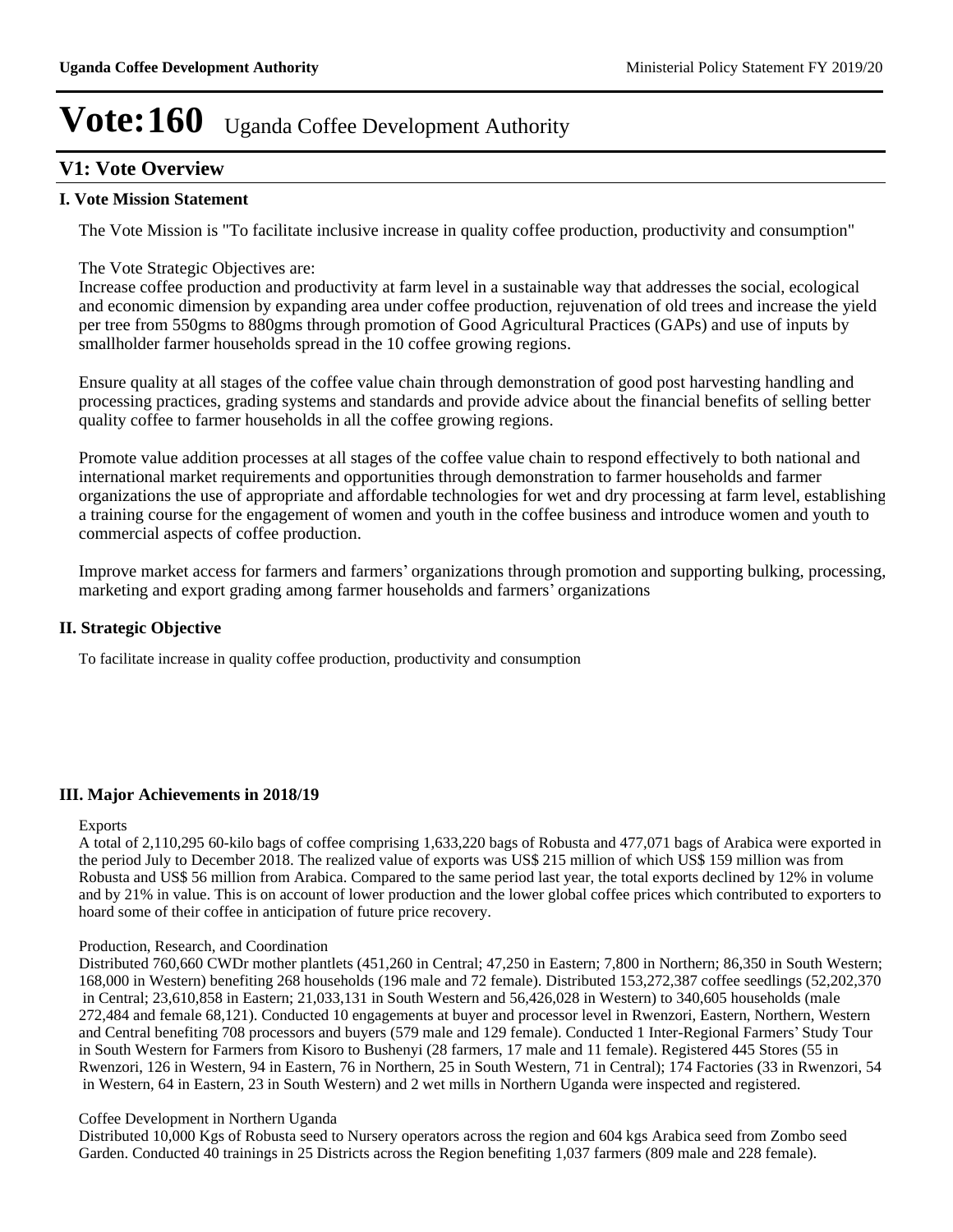Distributed 500 kgs of shade tree seed (Albizia Coriaria) to Nursery Operators and 15,000 banana suckers.

#### Quality Assurance

Evaluated 308 field coffee samples to determine average Moisture Content, Out Turn and Screen Retention. Analyzed 811 FAQ samples at export; Robusta (645& Arabica (166). Trained 221 lead farmers (67 youth, 49 female and 105 male) on the benefits of selling better quality coffee in Kabwohe, Kabarole, Ibanda, Kamwenge, Kamuli, Luuka, Iganga, Mayuge and Bugiri Districts. Conducted 15 workshops for 1,628 (92 female and 1,536 male) in Southwest, Central and Eastern regions on best practices and regulations. Inspected and certified 2,131,815 bags for export, Robusta: 1,640,722 bags (Arabica: 482,596 bags. Issued 6,475 Quality Certificates and 6,210 ICO Certificates.

#### Value Addition

Trained 120 primary processors in Standards-Sanitary and safety (35 female, 20 youth, and 45 male). Trained 425 fields based QCs (67 female and 358 male). Trained 157 (36 female, 75 Youth and 46 male) Baristas in skills of basic servicing, maintenance and calibration of grinding and brewing equipment. Trained 170 (56 female and 114 male) Lead farmers on sustainable coffee production, value addition through certification and Conformity Assessment & Market Access. Sensitized 150 (30 female, 100 male and 20 youth) on fine coffee Robusta production.

#### Generic Promotion

Promoted domestic coffee consumption at 17 local events and 2 trade fairs. Conducted the 12th UNBC Training & Championship with 29 Barista (4 female and 25 male). Trained 24 youths (7 female and 17 male) in brewing and barista skills from 6 Universities. Promoted Uganda coffee at 9 trade fairs in China.

## **IV. Medium Term Plans**

The Medium Term Plans for the Authority are contained in the National Coffee Strategy 2015/16-2019/20. The Vision of the Strategy is to have a competitive, equitable, commercialized, profitable and sustainable coffee sub sector. The mission statement is to increase coffee production, productivity, value addition and domestic coffee consumption. This is clustered under four pillars, namely: Production and Productivity, Quality and Value Addition, Market Development and Intelligence and Institutional Development and Accountability. The Vote Strategic Objectives under these pillars are:

#### 1.0 Production and Productivity

1.1 To increase coffee production from 4.3million to 20million bags by 2025by expanding area under coffee production in traditional and non-traditional coffee growing regions, rejuvenation of old trees and increase the yield per tree from 550gms to 880gms through promotion of Good Agricultural Practices (GAPs) and use of inputs by farmer households in all coffee growing regions.

#### 2.0 Quality and Value Addition

2.1.To improve quality at all stages of the coffee value chain through demonstration of good post harvesting handling and processing practices, grading systems and standards and provide advice about the financial benefits of selling better quality coffee to farmer households in all the coffee growing regions.

2.2 Promote value addition processes at all stages of the coffee value chain to respond effectively to both national and international market requirements and opportunities through demonstration to farmer households and farmer organizations the use of appropriate and affordable technologies for wet and dry processing at farm level, establishing a training course for the engagement of women and youth in the coffee business and introduce women and youth to commercial aspects of coffee production.

#### 3.0 Market Development and Intelligence

3.1 Improve market access for farmers and farmers' organizations through promotion and supporting bulking, processing, marketing and export grading among farmer households and farmers' organizations.

3.2 Rebuild competitiveness and market share in traditional markets while promoting entry and penetration in new and emerging markets

3.3 To increase domestic consumption from 360gms to 450gms per capita by 2020 through building capacity of the sector players including youth and women in all regions in barista, cupping, brewing techniques for different espresso based beverages, green coffee classification, roast identification, and roasting profiles, establishment of University coffee clubs and holding regional coffee expositions.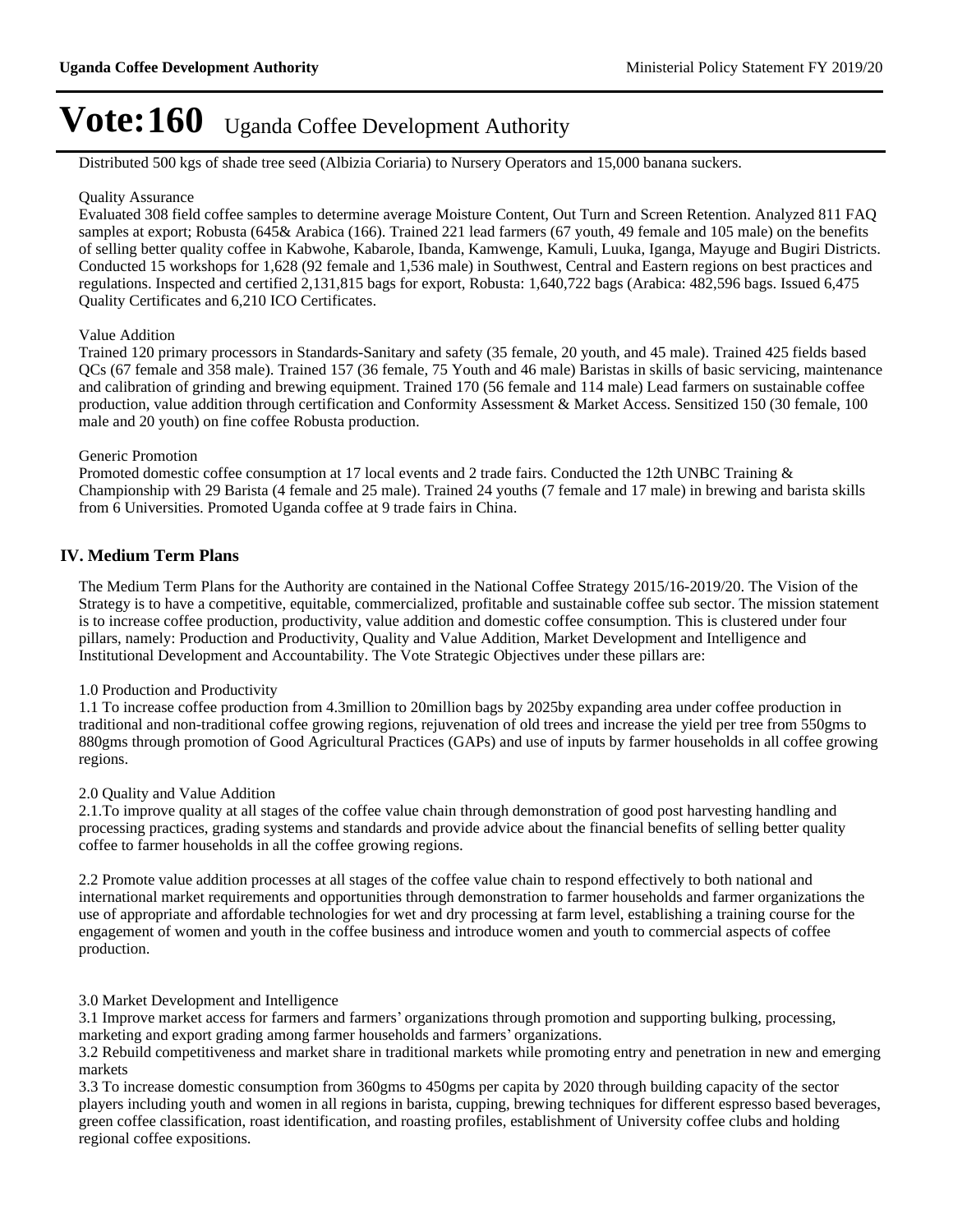- 4.0 Institutional Development and Accountability
- 4.1 Strengthen the coffee research system so that it is responsive to industry requirements and demands
- 4.2 Establish a strong coffee specific extension capacity that meets the prevailing industry requirements
- 4.3 Support the formation and strengthening of coffee farmers organizations
- 4.4 Streamline and strengthen existing coffee laws, regulations and standards at all stages of the coffee value chain
- 4.5 Develop financing instruments for investments in the coffee value chain
- 4.6 Strengthen governance within the coffee sub sector.

The Authority is currently developing a detailed and costed 5 year implementation plan for the Coffee Roadmap. The Roadmap identified nine transformative initiatives for accelerating coffee production to 20 million 60 kg by 2025, namely: Build structured demand, Brand Ugandan coffee, Support local coffee businesses for value addition, Strengthen farmer organizations and producer cooperatives, Support joint ventures, Promote concessions for large scale production, Improve the quality of planting materials through strengthening research, Improve access to quality inputs and, Develop a coffee finance program with Bank of Uganda and treasury (credit).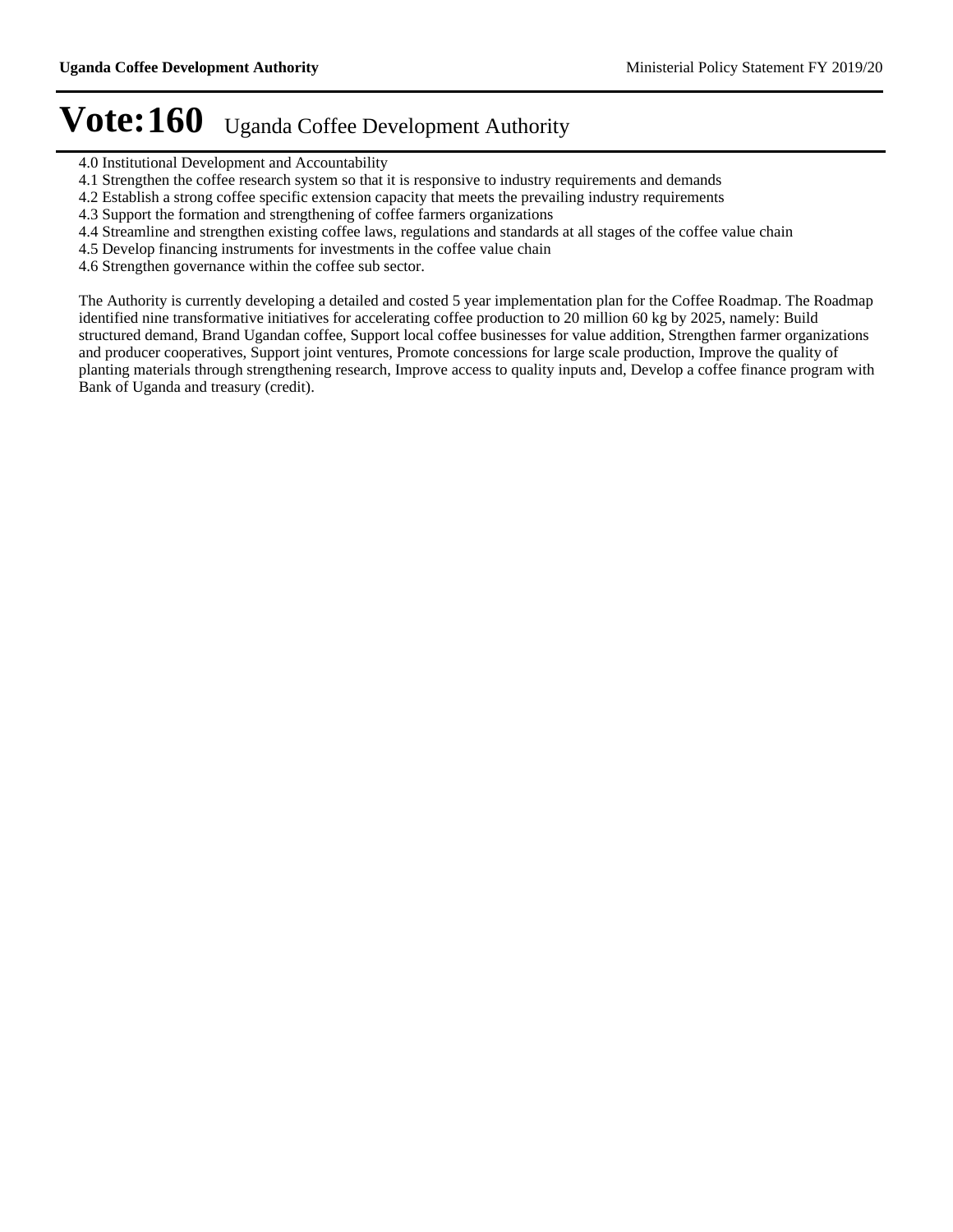# **V. Summary of Past Performance and Medium Term Budget Allocations**

**Table 5.1: Overview of Vote Expenditures (UShs Billion)**

|                                 |                                                      |                    | 2018/19                          |                                  |         |         |         | <b>MTEF Budget Projections</b> |         |
|---------------------------------|------------------------------------------------------|--------------------|----------------------------------|----------------------------------|---------|---------|---------|--------------------------------|---------|
|                                 |                                                      | 2017/18<br>Outturn | <b>Approved</b><br><b>Budget</b> | <b>Expenditure</b><br>by End Dec | 2019/20 | 2020/21 | 2021/22 | 2022/23                        | 2023/24 |
| <b>Recurrent</b>                | Wage                                                 | 0.000              | 0.000                            | 0.000                            | 6.865   | 7.208   | 7.568   | 7.947                          | 8.344   |
|                                 | Non Wage                                             | 52.422             | 73.589                           | 60.654                           | 89.837  | 103.312 | 123.975 | 148.770                        | 178.524 |
| Devt.                           | GoU                                                  | 0.000              | 0.000                            | 0.000                            | 0.000   | 0.000   | 0.000   | 0.000                          | 0.000   |
|                                 | Ext. Fin.                                            | 0.000              | 0.000                            | 0.000                            | 0.000   | 0.000   | 0.000   | 0.000                          | 0.000   |
|                                 | <b>GoU</b> Total                                     | 52.422             | 73.589                           | 60.654                           | 96.702  | 110.520 | 131.543 | 156.717                        | 186.868 |
| <b>Total GoU+Ext Fin (MTEF)</b> |                                                      | 52.422             | 73.589                           | 60.654                           | 96.702  | 110.520 | 131.543 | 156.717                        | 186.868 |
|                                 | Arrears                                              | 0.000              | 2.829                            | 2.394                            | 0.000   | 0.000   | 0.000   | 0.000                          | 0.000   |
|                                 | <b>Total Budget</b>                                  | 52.422             | 76.419                           | 63.048                           | 96.702  | 110.520 | 131.543 | 156.717                        | 186.868 |
|                                 | <b>A.I.A Total</b>                                   | 18.440             | 24.850                           | 7.730                            | 0.000   | 0.000   | 0.000   | 0.000                          | 0.000   |
|                                 | <b>Grand Total</b>                                   | 70.862             | 101.269                          | 70.777                           | 96.702  | 110.520 | 131.543 | 156.717                        | 186.868 |
|                                 | <b>Total Vote Budget</b><br><b>Excluding Arrears</b> | 70.862             | 98.439                           | 68.384                           | 96.702  | 110.520 | 131.543 | 156.717                        | 186.868 |

# **VI. Budget By Economic Clasification**

**Table V6.1 2018/19 and 2019/20 Budget Allocations by Item**

|                                       |        |          | 2018/19 Approved Budget |              |        | 2019/20 Draft Estimates |              |
|---------------------------------------|--------|----------|-------------------------|--------------|--------|-------------------------|--------------|
| <b>Billion Uganda Shillings</b>       | GoU    | Ext. Fin | <b>AIA</b>              | <b>Total</b> | GoU    | Ext. Fin                | <b>Total</b> |
| <b>Output Class: Outputs Provided</b> | 73.589 | 0.000    | 24.850                  | 98.439       | 96.702 | 0.000                   | 96.702       |
| 211 Wages and Salaries                | 0.000  | 0.000    | 8.805                   | 8.805        | 10.346 | 0.000                   | 10.346       |
| 212 Social Contributions              | 0.000  | 0.000    | 0.693                   | 0.693        | 0.988  | 0.000                   | 0.988        |
| 213 Other Employee Costs              | 0.000  | 0.000    | 1.712                   | 1.712        | 2.880  | 0.000                   | 2.880        |
| 221 General Expenses                  | 1.089  | 0.000    | 3.069                   | 4.158        | 4.533  | 0.000                   | 4.533        |
| 222 Communications                    | 0.000  | 0.000    | 0.643                   | 0.643        | 0.763  | 0.000                   | 0.763        |
| 223 Utility and Property Expenses     | 0.095  | 0.000    | 0.717                   | 0.812        | 0.532  | 0.000                   | 0.532        |
| 224 Supplies and Services             | 70.319 | 0.000    | 4.071                   | 74.391       | 63.758 | 0.000                   | 63.758       |
| 225 Professional Services             | 0.000  | 0.000    | 0.804                   | 0.804        | 4.233  | 0.000                   | 4.233        |
| 226 Insurances and Licenses           | 0.000  | 0.000    | 0.198                   | 0.198        | 0.246  | 0.000                   | 0.246        |
| 227 Travel and Transport              | 2.086  | 0.000    | 2.368                   | 4.454        | 6.115  | 0.000                   | 6.115        |
| 228 Maintenance                       | 0.000  | 0.000    | 1.587                   | 1.587        | 2.237  | 0.000                   | 2.237        |
| 282 Miscellaneous Other Expenses      | 0.000  | 0.000    | 0.183                   | 0.183        | 0.070  | 0.000                   | 0.070        |
| <b>Output Class: Arrears</b>          | 2.829  | 0.000    | 0.000                   | 2.829        | 0.000  | 0.000                   | 0.000        |
| 321 DOMESTIC                          | 2.829  | 0.000    | 0.000                   | 2.829        | 0.000  | 0.000                   | 0.000        |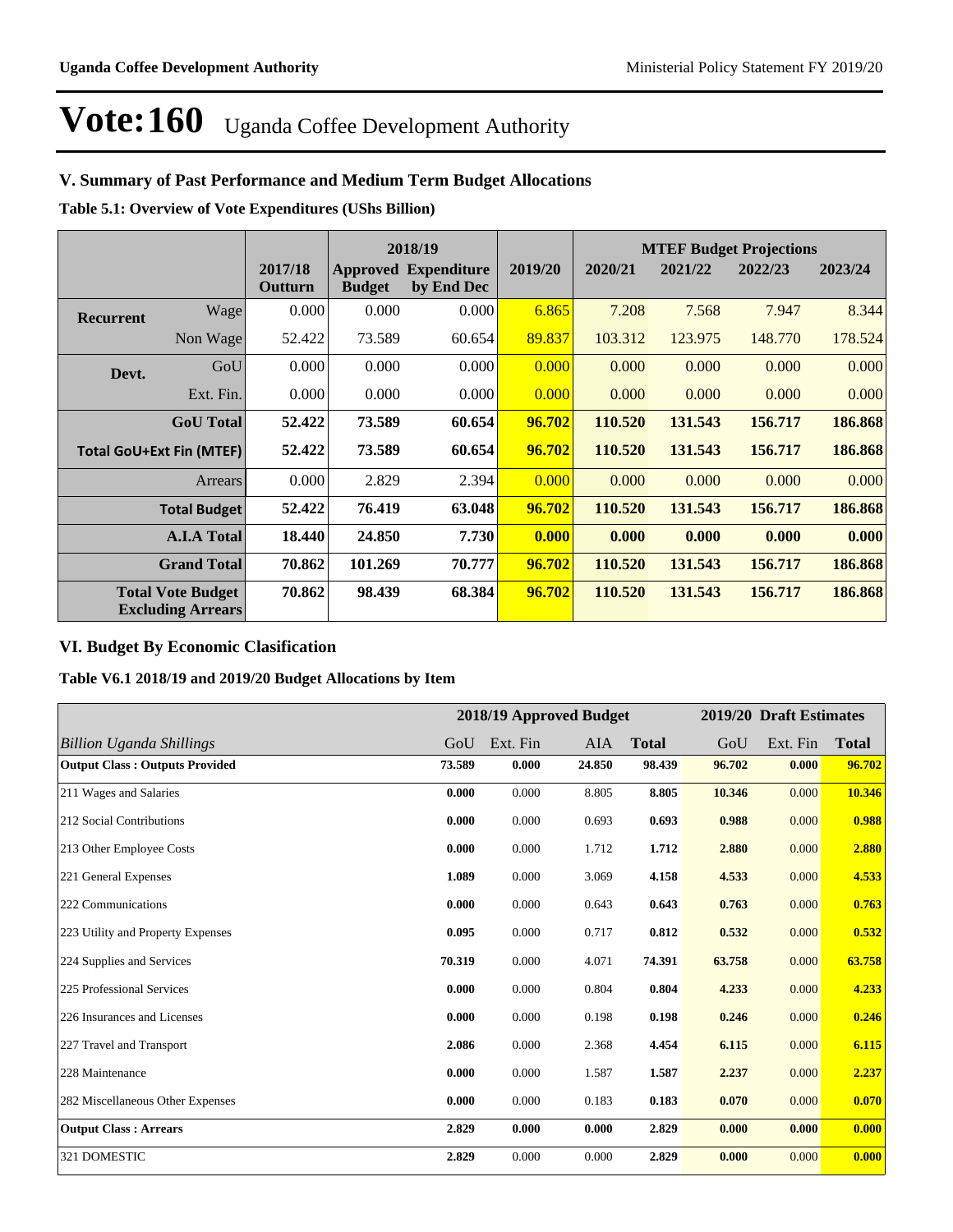| <b>Grand Total:</b>            | 76.419 | 0.000 | 24.850 | 101.269 | 96.702 | 0.000 | 96.702 |
|--------------------------------|--------|-------|--------|---------|--------|-------|--------|
| <b>Total excluding Arrears</b> | 73.589 | 0.000 | 24.850 | 98.439  | 96.702 | 0.000 | 96.702 |

## **VII. Budget By Programme And Subprogramme**

### **Table V7.1: Past Expenditure Outturns and Medium Term Projections by Programme and SubProgramme**

| <b>Billion Uganda shillings</b>      |                              | FY 2018/19                       |                                   |                                             | <b>Medium Term Projections</b> |         |         |         |
|--------------------------------------|------------------------------|----------------------------------|-----------------------------------|---------------------------------------------|--------------------------------|---------|---------|---------|
|                                      | <b>FY 2017/18</b><br>Outturn | <b>Approved</b><br><b>Budget</b> | <b>Spent By</b><br><b>End Dec</b> | 2019-20<br><b>Proposed</b><br><b>Budget</b> | 2020-21                        | 2021-22 | 2022-23 | 2023-24 |
| 53 Coffee Development                | 52.422                       | 101.269                          | 63.048                            | 96.702                                      | 110.520                        | 131.543 | 156.717 | 186.868 |
| 01 Development Services              | 52.422                       | 76.419                           | 63.048                            | 70.623                                      | 76.127                         | 91.353  | 109.624 | 131.548 |
| 02 Quality and Regulatory Services   | 0.000                        | 7.145                            | 0.000                             | 6.220                                       | 4.636                          | 5.226   | 5.481   | 5.717   |
| 03 Corporate Services                | 0.000                        | 15.390                           | 0.000                             | 18.300                                      | 27.397                         | 32.303  | 38.821  | 46.692  |
| 04 Strategy and Business Development | 0.000                        | 0.918                            | 0.000                             | 1.558                                       | 2.361                          | 2.661   | 2.791   | 2.911   |
| 1504 Institutional Support to UCDA   | 0.000                        | 1.397                            | 0.000                             | 0.000                                       | 0.000                          | 0.000   | 0.000   | 0.000   |
| <b>Total for the Vote</b>            | 52.422                       | 101.269                          | 63.048                            | 96.702                                      | 110.520                        | 131.543 | 156.717 | 186.868 |
| <b>Total Excluding Arrears</b>       | 52.422                       | 98.439                           | 60.654                            | 96.702                                      | 110.520                        | 131.543 | 156.717 | 186.868 |

# **VIII. Programme Performance and Medium Term Plans**

# **Table V8.1: Programme Outcome and Outcome Indicators ( Only applicable for FY 2019/20)**

| Programme:                  | 53 Coffee Development                                                                                                                                                                                                                                                                                                                                                                                                                                                                                                       |
|-----------------------------|-----------------------------------------------------------------------------------------------------------------------------------------------------------------------------------------------------------------------------------------------------------------------------------------------------------------------------------------------------------------------------------------------------------------------------------------------------------------------------------------------------------------------------|
| <b>Programme Objective</b>  | To increase coffee production from 4.3 million to 20 million bags by 2025 by expanding area under coffee<br>production in traditional and non-traditional coffee growing regions, rejuvenation of old trees and increase<br>the yield per tree from 550gms to 880gms through promotion of Good Agricultural Practices (GAPs) and<br>use of inputs by farmer households in all the coffee growing regions.                                                                                                                   |
|                             | To improve quality at all stages of the coffee value chain through demonstration of good post harvesting<br>handling and processing practices, grading systems and standards and provide advice about the financial<br>benefits of selling better quality coffee to farmer households in all the coffee growing regions.                                                                                                                                                                                                    |
|                             | Promote value addition processes at all stages of the coffee value chain to respond effectively to both<br>national and international market requirements and opportunities through demonstration to farmer<br>households and farmer organizations the use of appropriate and affordable technologies for wet and dry<br>processing at farm level, establishing a training course for the engagement of women and youth in the<br>coffee business and introduce women and youth to commercial aspects of coffee production. |
|                             | Improve market access for farmers and farmers' organizations through promotion and supporting bulking,<br>processing, marketing and export grading among farmer households and farmers' organizations.                                                                                                                                                                                                                                                                                                                      |
|                             | To increase domestic consumption from 360gms to 450gms per capita by 2020 through building capacity<br>of the sector players including youth and women in all regions in barista, cupping, brewing techniques for<br>different espresso based beverages, green coffee classification, roast identification, and roasting profiles,<br>establishment of University coffee clubs and holding regional coffee expositions.                                                                                                     |
| <b>Responsible Officer:</b> | <b>Managing Director</b>                                                                                                                                                                                                                                                                                                                                                                                                                                                                                                    |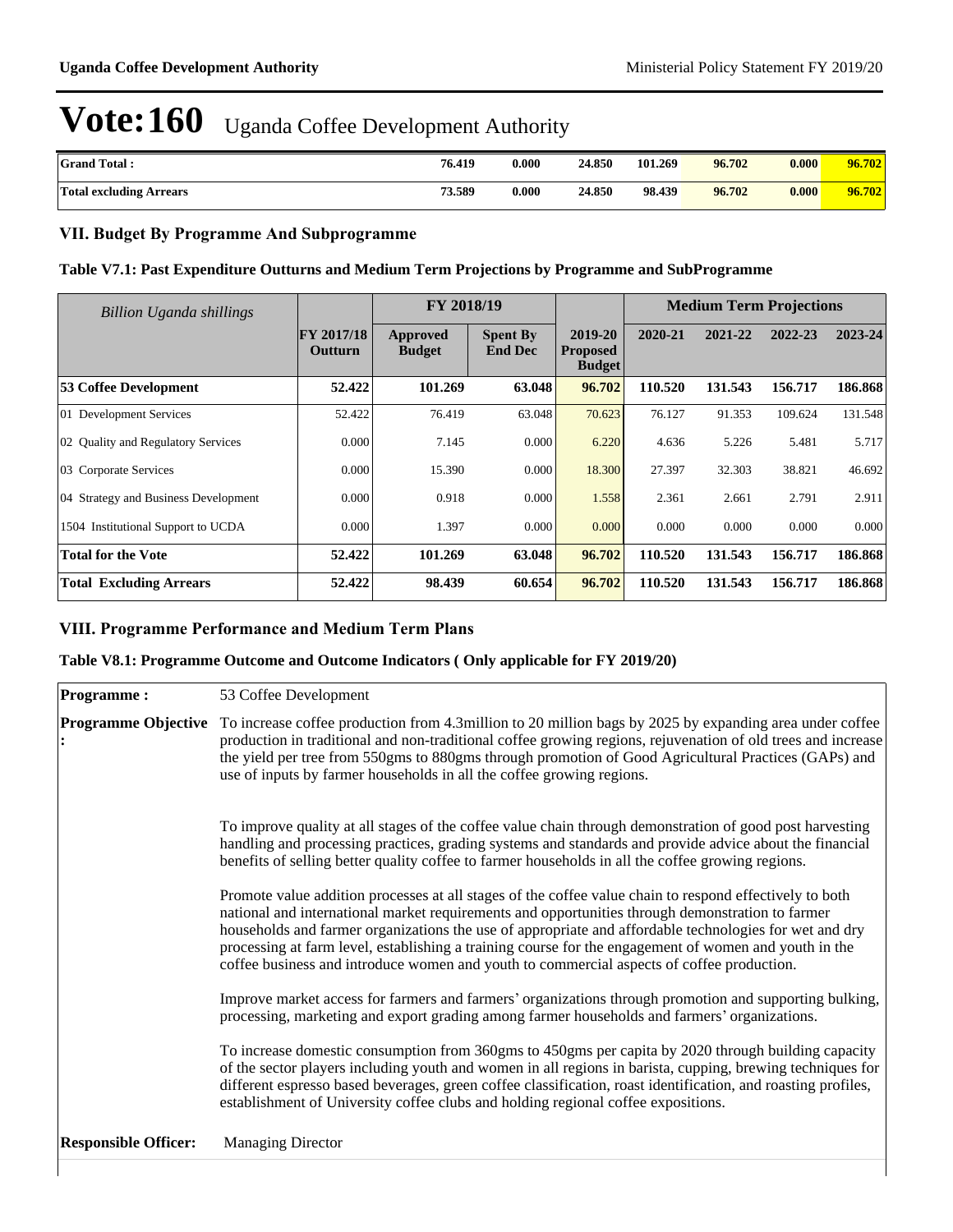| Programme Outcome: Increased coffee production, quality and domestic consumption            |                            |                  |                  |            |            |  |  |  |  |
|---------------------------------------------------------------------------------------------|----------------------------|------------------|------------------|------------|------------|--|--|--|--|
| <b>Sector Outcomes contributed to by the Programme Outcome</b>                              |                            |                  |                  |            |            |  |  |  |  |
| 1. Increased production and productivity of priority and strategic commodities              |                            |                  |                  |            |            |  |  |  |  |
|                                                                                             | <b>Performance Targets</b> |                  |                  |            |            |  |  |  |  |
| <b>Outcome Indicators</b>                                                                   |                            |                  | 2019/20          | 2020/21    | 2021/22    |  |  |  |  |
|                                                                                             | <b>Baseline</b>            | <b>Base year</b> | <b>Target</b>    | Projection | Projection |  |  |  |  |
| • Coffee production volumes per year in 60 kilo bags                                        | 4,551,731                  | 2015             | 6,680,205        | 9,010,409  | 13,791,479 |  |  |  |  |
| <b>SubProgramme: 01 Development Services</b>                                                |                            |                  |                  |            |            |  |  |  |  |
| <b>Output: 01 Production, Research &amp; Coordination</b>                                   |                            |                  |                  |            |            |  |  |  |  |
| No. of Nursery Coffee Wilt Disease Resistant (CWDr) Mother Gardens Established & Supported  |                            |                  | <b>100</b>       | 100        | 100        |  |  |  |  |
| No. of coffee seedlings raised (million)<br><b>107</b><br>50                                |                            |                  |                  |            |            |  |  |  |  |
| Number of Coffee District Platforms facilitated for coffee activities<br>45                 |                            |                  |                  |            |            |  |  |  |  |
| Number of farmer demonstration plots established                                            |                            | <b>225</b>       | 250              | 250        |            |  |  |  |  |
| Output: 06 Coffee Development in Northern Uganda                                            |                            |                  |                  |            |            |  |  |  |  |
| No. of coffee seedlings raised (million)                                                    |                            |                  | 11.7             | 10         | 8          |  |  |  |  |
| No. of Technology Demonstration Sites (TDS) established                                     |                            |                  | 36               | 40         | 45         |  |  |  |  |
| <b>SubProgramme: 02 Quality and Regulatory Services</b>                                     |                            |                  |                  |            |            |  |  |  |  |
| <b>Output: 02 Quality Assurance</b>                                                         |                            |                  |                  |            |            |  |  |  |  |
| No. of Fairly Average Quality (FAQ) samples (clean coffee) analyzed                         |                            |                  | 620              | 660        | 700        |  |  |  |  |
| No. of coffee bags certified for export (million 60-kg bags)                                |                            |                  | 5.1              | 7.09       | 11.53      |  |  |  |  |
| 16,000<br>23,000<br>No. of Quality Certificates issued                                      |                            |                  |                  |            |            |  |  |  |  |
| <b>Output: 03 Value Addition and Generic Promotion</b>                                      |                            |                  |                  |            |            |  |  |  |  |
| No. of international coffee events in which Uganda Coffee is promoted                       |                            |                  | $\boldsymbol{6}$ | 8          | 10         |  |  |  |  |
| No. of trade fairs showcasing Uganda coffee                                                 |                            |                  | 30 <sup>°</sup>  | 30         | 30         |  |  |  |  |
| No. of youth participating in the Inter-university Barista Championships                    |                            |                  | 40               | 40         | 40         |  |  |  |  |
| Number of coffee bags certified for export (million 60-kg bags) in new and emerging markets |                            |                  | .43              | .49        | .56        |  |  |  |  |

# **IX. Major Capital Investments And Changes In Resource Allocation**

### **Table 9.1: Major Capital Investment (Capital Purchases outputs over 0.5Billion)**

N/A

### **X. Vote Challenges and Plans To Improve Performance**

### **Vote Challenges**

Inadequate budgetary provisions which affected the implement of the Presidential Directive to plant 300m seedlings per year for 3 years to produce 20 million bags by 2025 and has led to accumulation of arrears for seedlings suppliers.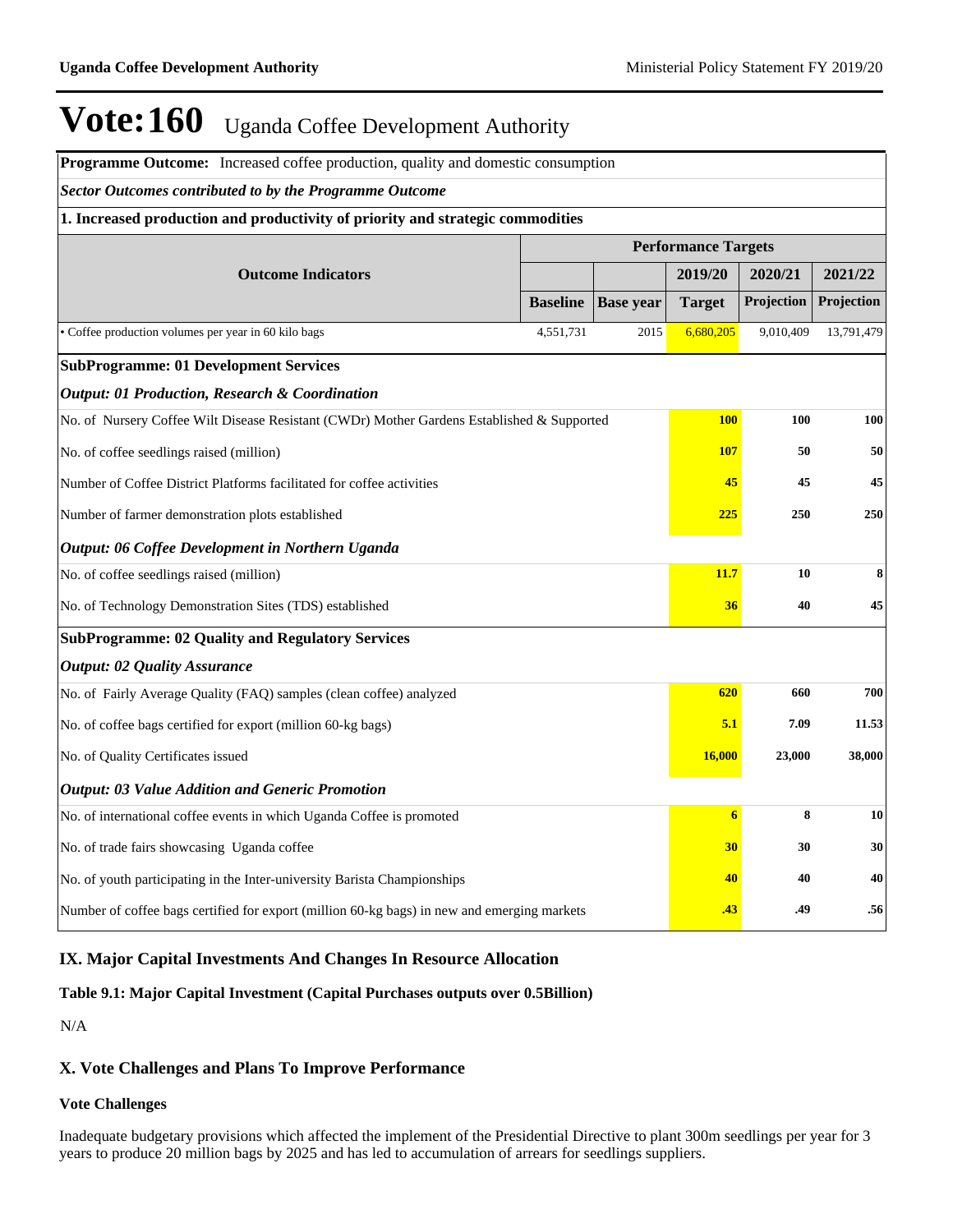Low production and productivity due to limited use of inputs especially fertilizers and old coffee trees

Inadequate and weak enforcement of regulations

#### **Plans to improve Vote Performance**

Promotion of production of sustainable coffees in all the coffee growing region Branding Ugandan coffee Establish and implement coffee GI and traceability system Undertake coffee planting in new areas especially Northern Uganda Rehabilitation of old coffee trees Increase access to farm inputs e.g. fertilizers, pesticides, herbicides and CWDr to coffee farmer households Strengthening farmer organizations to increase bulking and collective marketing by smallholder farmer households in all the coffee growing regions

#### **XI Off Budget Support**

#### **Table 11.1 Off-Budget Support by Sub-Programme**

N/A

#### **XII. Vote Cross Cutting Policy And Other Budgetary Issues**

#### **Table 12.1: Cross- Cutting Policy Issues**

| <b>Issue Type:</b>                  | <b>HIV/AIDS</b>                                                                                                                                                                                                                                  |
|-------------------------------------|--------------------------------------------------------------------------------------------------------------------------------------------------------------------------------------------------------------------------------------------------|
| Objective:                          | Mainstream HIV/AIDS into all activities and programmes                                                                                                                                                                                           |
| <b>Issue of Concern:</b>            | HIV/AIDS affect the productivity of the staff as well as the coffee producers                                                                                                                                                                    |
| <b>Planned Interventions:</b>       | Enroll staff and beneficiaries on medical insurance scheme and raise awareness among<br>stakeholders on the impact of HIV/AID on coffee production                                                                                               |
| <b>Budget Allocation (Billion):</b> | 0.561                                                                                                                                                                                                                                            |
| <b>Performance Indicators:</b>      | Number of staff sensitized on HIV/AIDS                                                                                                                                                                                                           |
| <b>Issue Type:</b>                  | Gender                                                                                                                                                                                                                                           |
| Objective:                          | Mainstream Gender and Equity into all activities and programmes                                                                                                                                                                                  |
| <b>Issue of Concern:</b>            | Women and youth are not fully mainstreamed into the coffee value chain activities                                                                                                                                                                |
| <b>Planned Interventions:</b>       | Allocate seedlings to women and youth                                                                                                                                                                                                            |
| <b>Budget Allocation (Billion):</b> | 6.860                                                                                                                                                                                                                                            |
| <b>Performance Indicators:</b>      | Number of seedlings allocated to women and youth                                                                                                                                                                                                 |
| Objective:                          | Equip youth with skills to participate in the coffee value chain                                                                                                                                                                                 |
| <b>Issue of Concern:</b>            | The average age of coffee farmers is high. Many young people do not find an attractive future in<br>the coffee farms of their parents, lack of ownership of land, coffee trees, access to training, finance,<br>and benefits derived from coffee |
| <b>Planned Interventions:</b>       | Train youth in various skills e.g barista, coffee brewing, expresso making, cup tasting                                                                                                                                                          |
| <b>Budget Allocation (Billion):</b> | 0.431                                                                                                                                                                                                                                            |
| <b>Performance Indicators:</b>      | Number of youth trained                                                                                                                                                                                                                          |